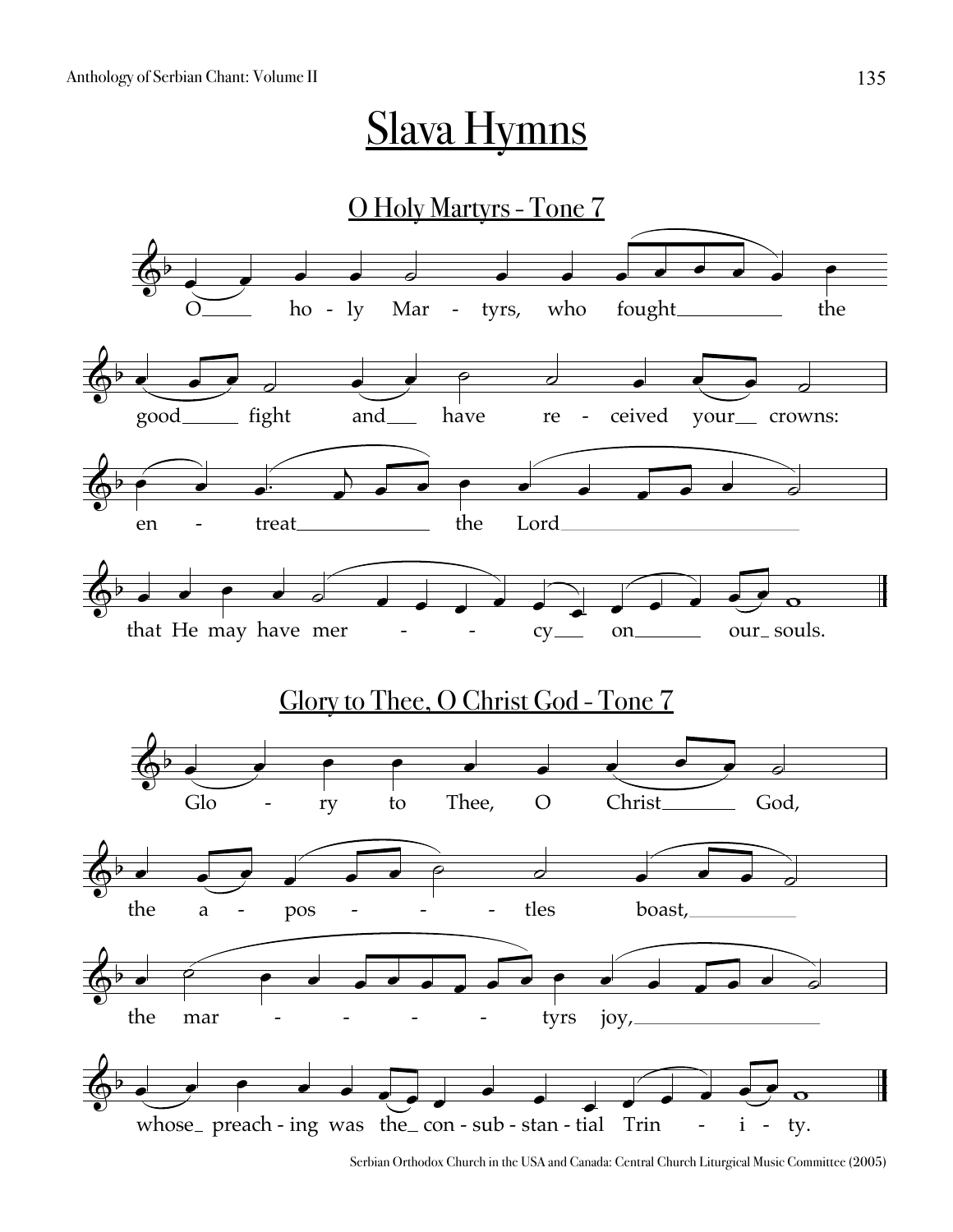

Serbian Orthodox Church in the USA and Canada: Central Church Liturgical Music Committee (2005)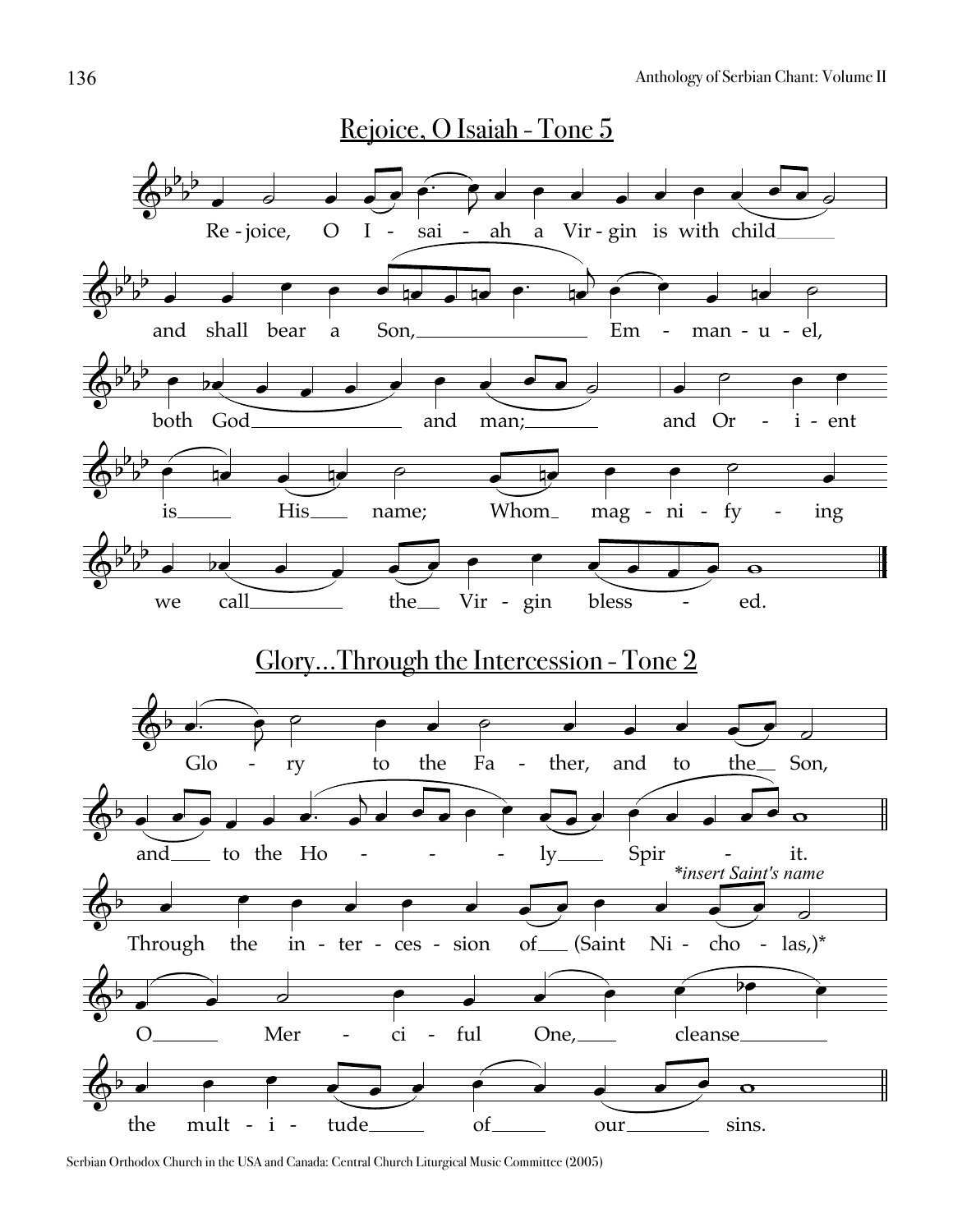Anthology of Serbian Chant: Volume II



Serbian Orthodox Church in the USA and Canada: Central Church Liturgical Music Committee (2005)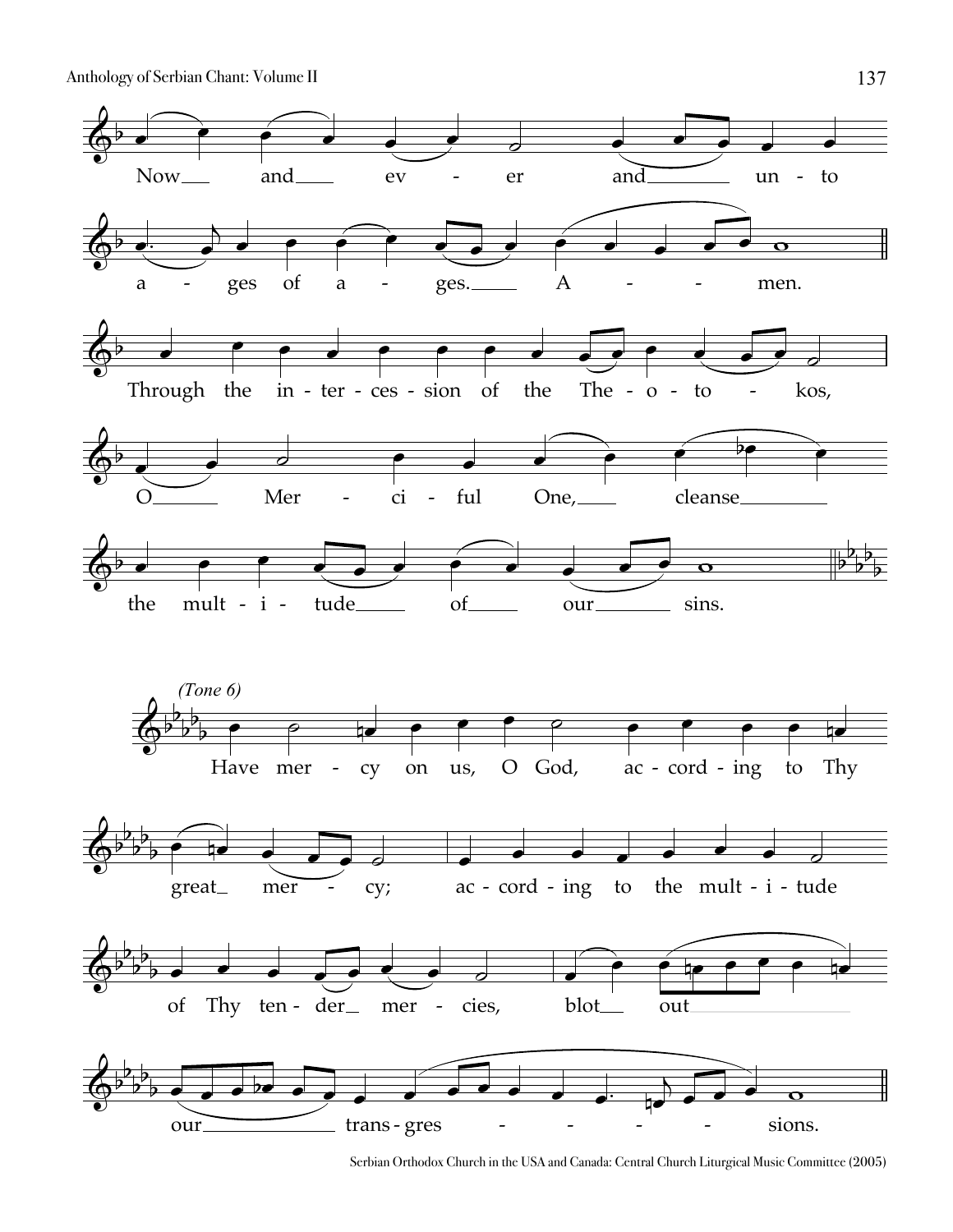

Serbian Orthodox Church in the USA and Canada: Central Church Liturgical Music Committee (2005)